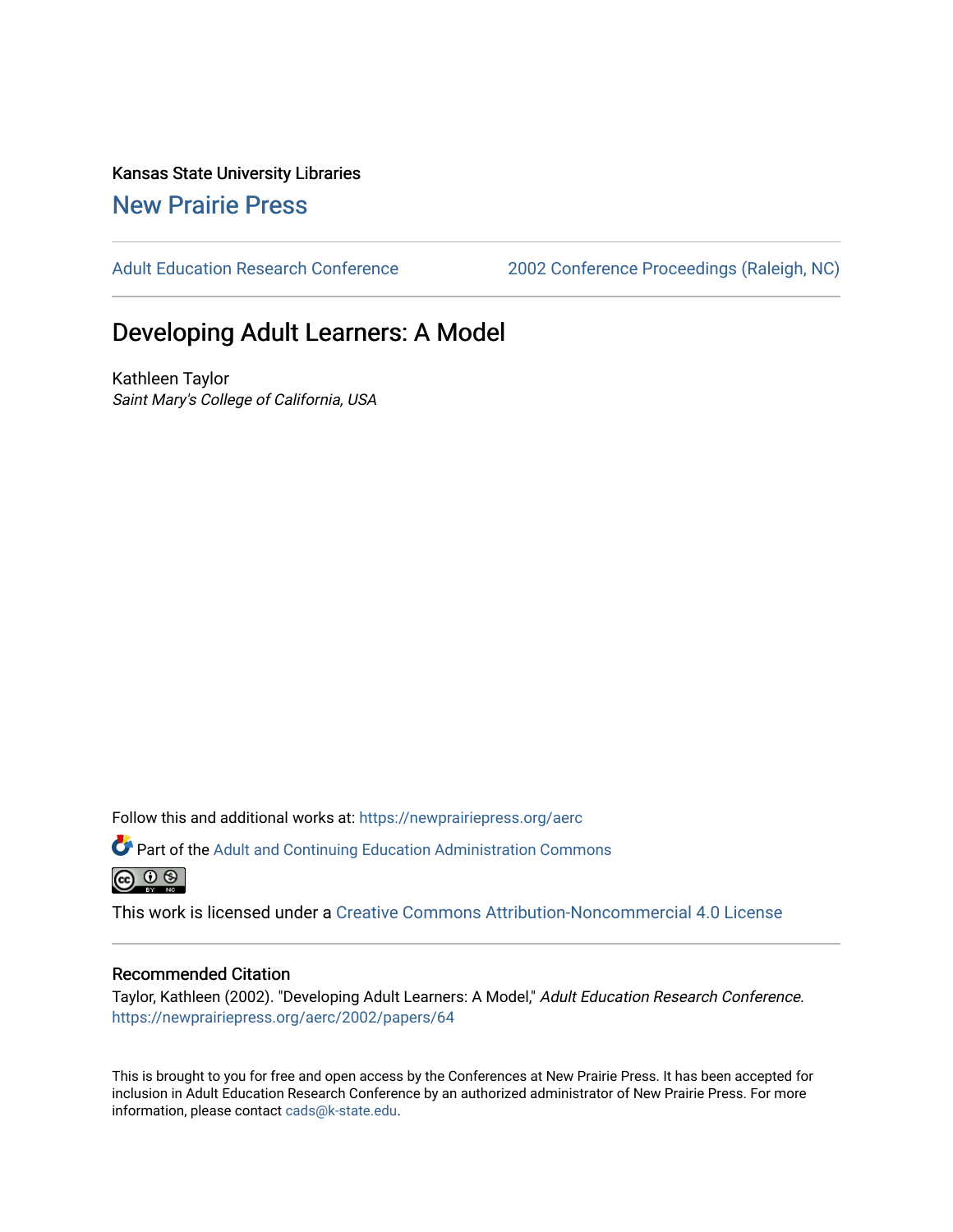## **Developing Adult Learners: A Model**

Kathleen Taylor Saint Mary's College of California, USA

> Catherine Marienau DePaul University, USA

**Abstract:** Based on research with experienced adult educators, this framework for practice proposes a model of "developmental intentions" designed to encourage epistemological development in adult learners. This interactive session will also explore how developmental intentions can inform classroom strategies for teachers and trainers of adults.

#### **Constructive-Development Theory and Adult Learning**

The literature suggests, and adult educators increasingly realize, that there can be a chasm between what adults learn and, to use William Perry's phrase, really learn. As a result, adults can appear to "take in" new information but in fact may be unable to apply it in any meaningful way to their lives and beliefs. Furthermore, many adults who seek out higher learning seem to be at a threshold of change, ready to think about what they know and how they know it in new, more complex, ways. This is markedly different from their earlier tendency to focus on learning as a process of getting knowledge; they are, instead, increasingly willing to construct knowledge, even when it means they must surface and challenge their existing perceptions and assumptions. Adult development theories, particularly constructive-developmental theories, describe such new capacities in terms of an epistemological shift (Kegan, 1994; Belenky, Clinchy, Goldberger, and Tarule, 1986; Perry, 1970). According to such theories, the "rules" or frameworks that guide us as we construct meaning change throughout our lives. "Real" learning then, leads an adult not just to know more, but to know differently. The implications of such knowing extend far beyond the bounds of a classroom or training session. Ultimately, how we know is who we are (Kegan, 1982).

In light of the "teachable moment" that exists when adults seek further education, many adult educators, rather than focus on information acquisition or behavior modification, have instinctively expanded their efforts to affect not only what their adult students know, but how they go about making meaning of what they know. In our own educational practice, we had intuitively moved in this direction even before we were fully aware of the developmental literature that supported it. We also noted, however, that many colleagues whose practice seemed to evidence similar goals nevertheless maintained an explicit focus on their field, discipline, or subject-matter. How then, we wondered, did experienced adult educators frame developmental objectives, and how did those objectives guide their practice?

#### **Research and Results**

To answer these questions, we sought out adult educators, some of whom have international reputations, as well as less renowned colleagues whose work we knew to be developmental focused. These included educators in the U.S., Australia, and the United Kingdom. We asked: What do you want your adult learners to walk away with, developmentally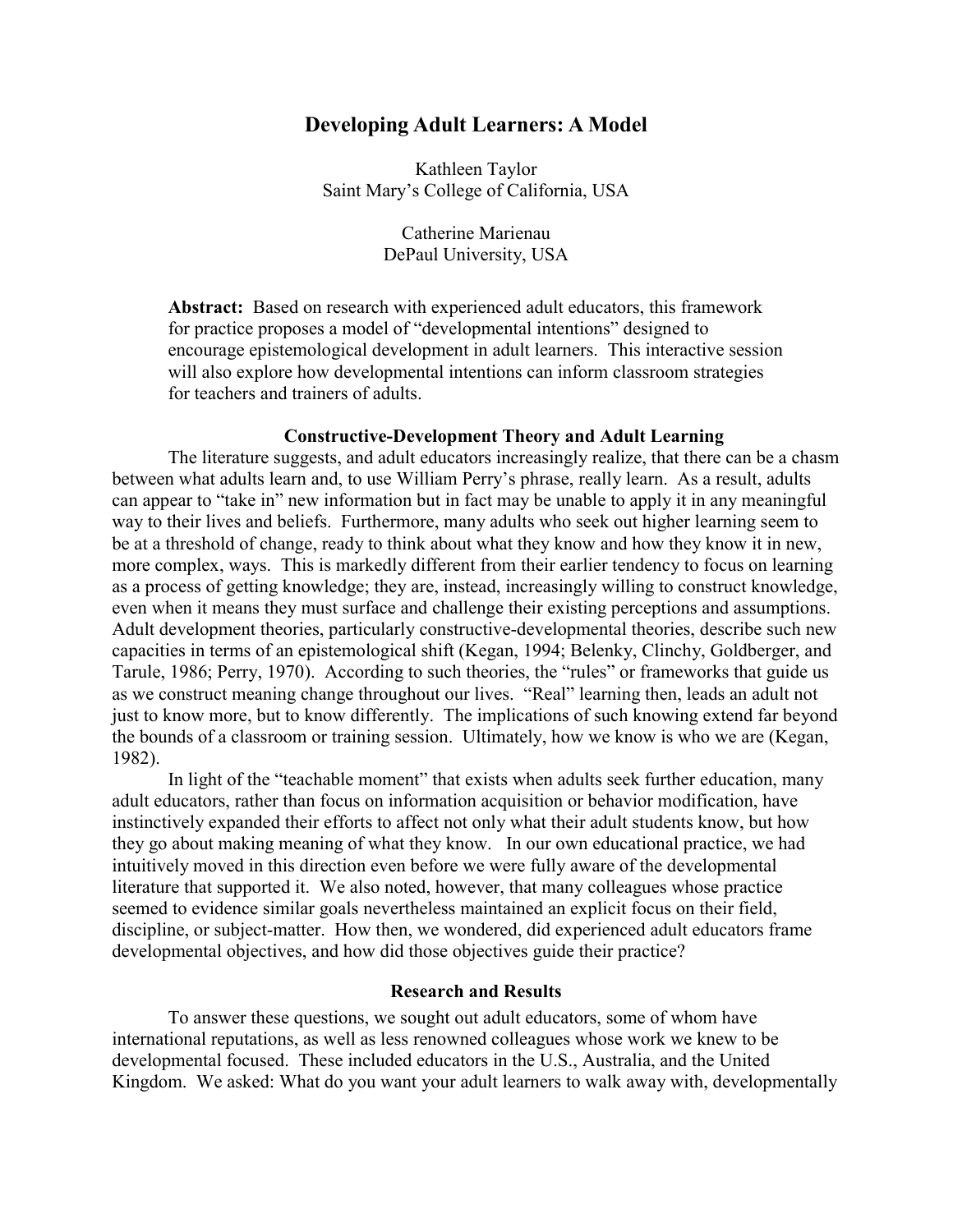speaking, at the end of your time together? We intentionally did not define developmentally speaking.

The results, compiled in a table of "Developmental Intentions," are comprised of thirtysix discrete items in five over-arching categories or dimensions. These categories are explained from the perspective of a learner, as follows.

- (1) *Toward knowing as a dialogic process*: I want to become more aware of how I construct knowledge, to recognize the sources of the ideas I currently hold, and to engage with others in order to more effectively reconstruct knowledge as new experiences and reflection warrant.
- (2) *Toward a dialogic relationship to oneself*: I want to be able to recognize myself; to see who and how I am not only through the prism of my experience, but through reflection on that experience; to take responsibility for how I may choose to be in the future. The self I discover is not the essence of who I am, it is my construction, and as such, subject to reconstructing.
- (3) *Toward becoming a continuous learner*: I want to focus on learning as what I do when I am interested in ideas or activities. Though I may call on others for advice, input, expertise, or directions, I will decide my learning goals, seek appropriate resources, and actively engage with the process. I also recognize that learning is likely to lead to new ways of constructing myself, and I accept that challenge.
- (4) *Toward self-agency and self-authorship*: I want to acknowledge that I construct the choices I make and the values I hold, and that I'm responsible to act on behalf of those values to the best of my abilities.
- (5) *Toward connection with others*: In discovering the self-constructed, individual nature of myself, I nevertheless want to recognize and act on the essential connectedness of the human enterprise: Though we may be existentially alone, we find our most human expressions in community. I wish to engage in a form of connectedness in which I can, without loss of my selfhood, bring myself into relationship and community.

Since development is a process of becoming rather than a destination, in order to underscore the sense of movement, we chose to express the five dimensions and the thirty-six characteristics as actions (for example, reflecting) rather than as conditions (for example, reflection). We also discovered, in the process of analyzing the data, that our fellow adult educators did not frame these characteristics as developmental outcomes; no one can "develop" anyone else. Instead, our informants told us, they saw these as goals but also as methods. In order to encourage in adults the capacity to, for example, surface and question assumptions, associate truth not with static fact but with contexts and relationship, or accept responsibility for choices one has made and will make, the most effective strategy was to create situations in which adults were required to engage in precisely these activities. Having a conscious awareness of the potential for developmental outcomes helped faculty to support learners in gaining the associated capacities and skills.

### **The Developmental Intentions**

The developmental intentions (see chart) describe the dynamic nature of an adult's process of change. Whereas most theories describe development in terms of movement along a